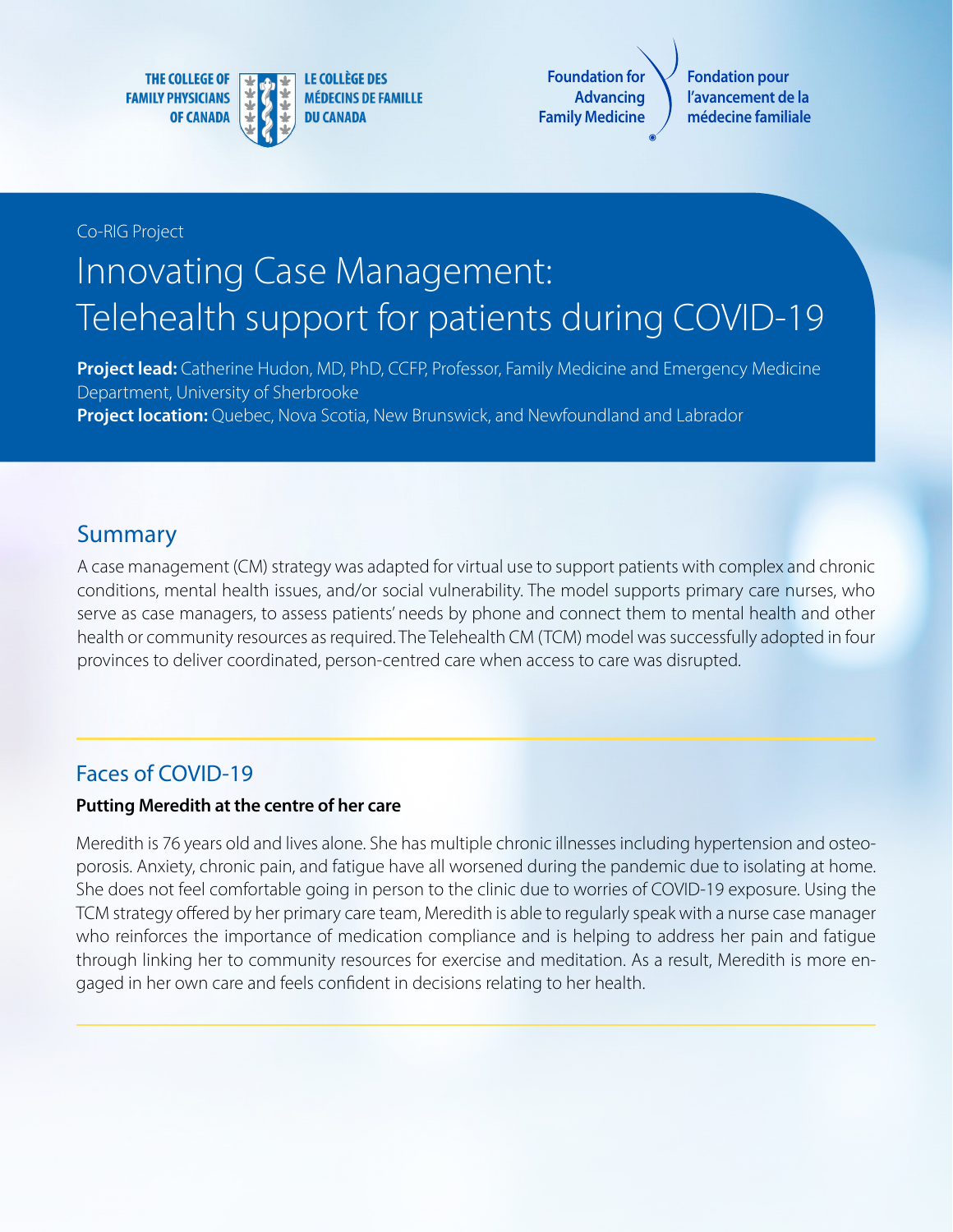## Project detail

CM is a collaborative, patient-driven approach that helps connect individuals to important health and support services. It can be an efficient and effective way for primary health care providers to help patients navigate the complexities of the health system and achieve their health goals.

With Co-RIG funding, Dr. Catherine Hudon, Professor at the Family Medicine and Emergency Medicine Department at the University of Sherbrooke implemented the TCM strategy.

Recognizing that many patients with complex and chronic conditions, mental health issues, and social vulnerability were struggling to receive necessary care during the pandemic, Dr. Hudon worked with integrated care teams in Quebec, Newfoundland and Labrador, Nova Scotia, and New Brunswick to adapt an existing face-to-face CM strategy to allow for use in a virtual setting. The model allowed primary care nurses, who serve as case managers, to assess patients' needs by phone and connect them to mental health and other health or community resources as required.

Team training by experienced case management experts and virtual care providers, with ongoing mentorship, ensured quality of care was not negatively affected by this pivot to a virtual environment.

## Impact

- **• Improving access:** The TCM model helps patients access services when they are unable to leave their homes. It enhances person-centred coordinated care, which is critical during a health crisis where regular processes and access to services are often disrupted.
- **• Enhancing family medicine:** The interdisciplinary collaborative approach helps family physicians and primary care teams manage patients with complex needs. This is especially important while face-to-face care may be a challenge.

# Results to date

• Implemented in five clinics from three provinces. Implementation will continue over the coming months.

# Methodology

- Develop TCM tools and provide mentorship and training.
- Recruit patients and begin implementing TCM.
- Evaluate TCM by conducting focus groups and interviews with care team members and through patient questionnaires and interviews.
- **• Building capacity:** Dr. Hudon and team are developing web-based training modules to facilitate learning and program expansion.
- **• Supporting sustainability:** Innovative approaches such as this can have lasting application for patients with accessibility challenges, or those who live a distance from services, allowing them to access care from home.
- Nearly fifty patients recruited to participate in TCM.
- Analyze collected data and refine TCM if required.
- Promote awareness and uptake through knowledge mobilization strategies.